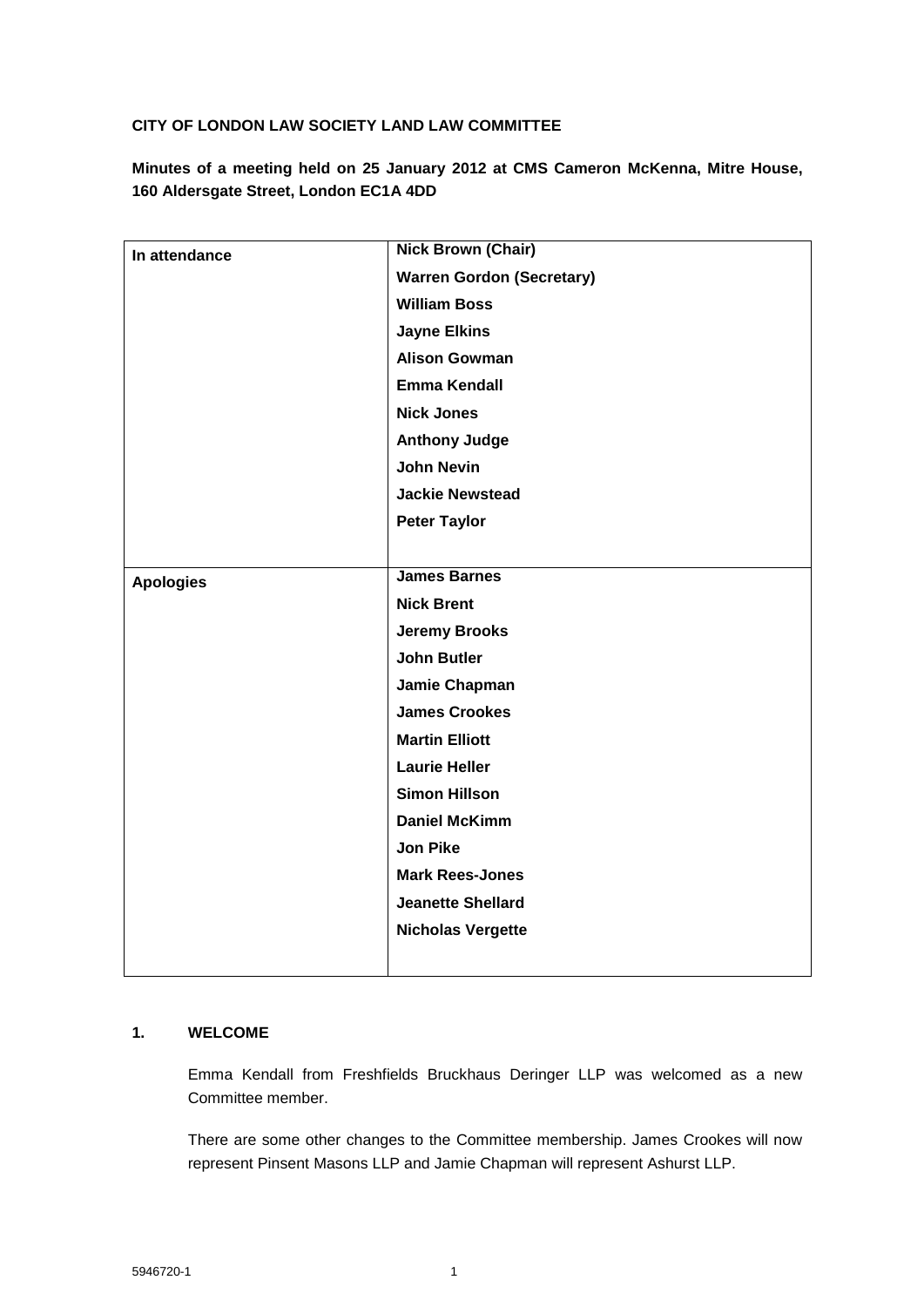The Committee expressed its thanks to the departing members, Mark Wheelhouse, Nic Berry and Martin Wright, for their work for the Committee.

The Chair will circulate the up to date list of Committee members after the meeting.

## **2. MINUTES**

The Minutes for the Committee meeting of 23 November 2011 were approved.

# **3. CLLS CERTIFICATE OF TITLE**

A revised draft of the certificate was provided to the Committee in advance of the meeting. This is, essentially, the final draft and thanks to the drafting committee of Nick Brown, Mark Rees-Jones, Anthony Judge and Warren Gordon.

Certain key areas of the Certificate were highlighted to the Committee.

#### **Seller references/when the Company does not own the Property**

An expanded clause 4.3, dealing with the situation where the Company does not own the property when its solicitor provides the certificate (i.e. the Company is buying from a Seller) and including details of the basis of the Company's knowledge and bringing together the "Seller" references. The clause is largely based on a draft presented at an earlier Committee meeting, which has been slightly improved. Clause 4.3.1(f) and the Disclosures provide scope to specify all providers of information through which the Company has acquired knowledge of the Property. For example, in an outsourcing context, the Seller may know little about the Property and it will be useful to know who manages and is the information source about the Property.

Clause 4.3.5 states that when the replies of the Seller's solicitors to the certifying solicitors' enquiries etc are inadequate (in the certifier's opinion), this is disclosed by the certifier in the relevant part of the Certificate. The point of this clause is that there will be certain issues in relation to which the recipient of the Certificate will want to know when the Seller (as opposed to the Company) has given an inadequate reply. Without 4.3.5, this would not necessarily be apparent. Concern was expressed at the meeting that this clause could lead to disclosures by the certifier merely because the Seller's solicitors had given the standard caveat as to awareness in replies to enquiries ("not so far as the Seller is aware"), which the certifier may consider inadequate.

To address that concern, the notes to users will state: "Normal caveats relating to the Seller's awareness given by the Seller's solicitors in providing replies to enquiries (such as "not so far as the Seller is aware") should, usually, not be treated as an "inadequate" reply. An inadequate reply will, usually, be a lack of reply by the Seller's solicitors".

#### **Letting Documents**

Schedule 5 accommodates multiple lettings. There is a "Supplement" (having some resemblance to a format previously produced by the London Property Support Lawyers group), which gives the option to certify the Letting Documents by reference to one or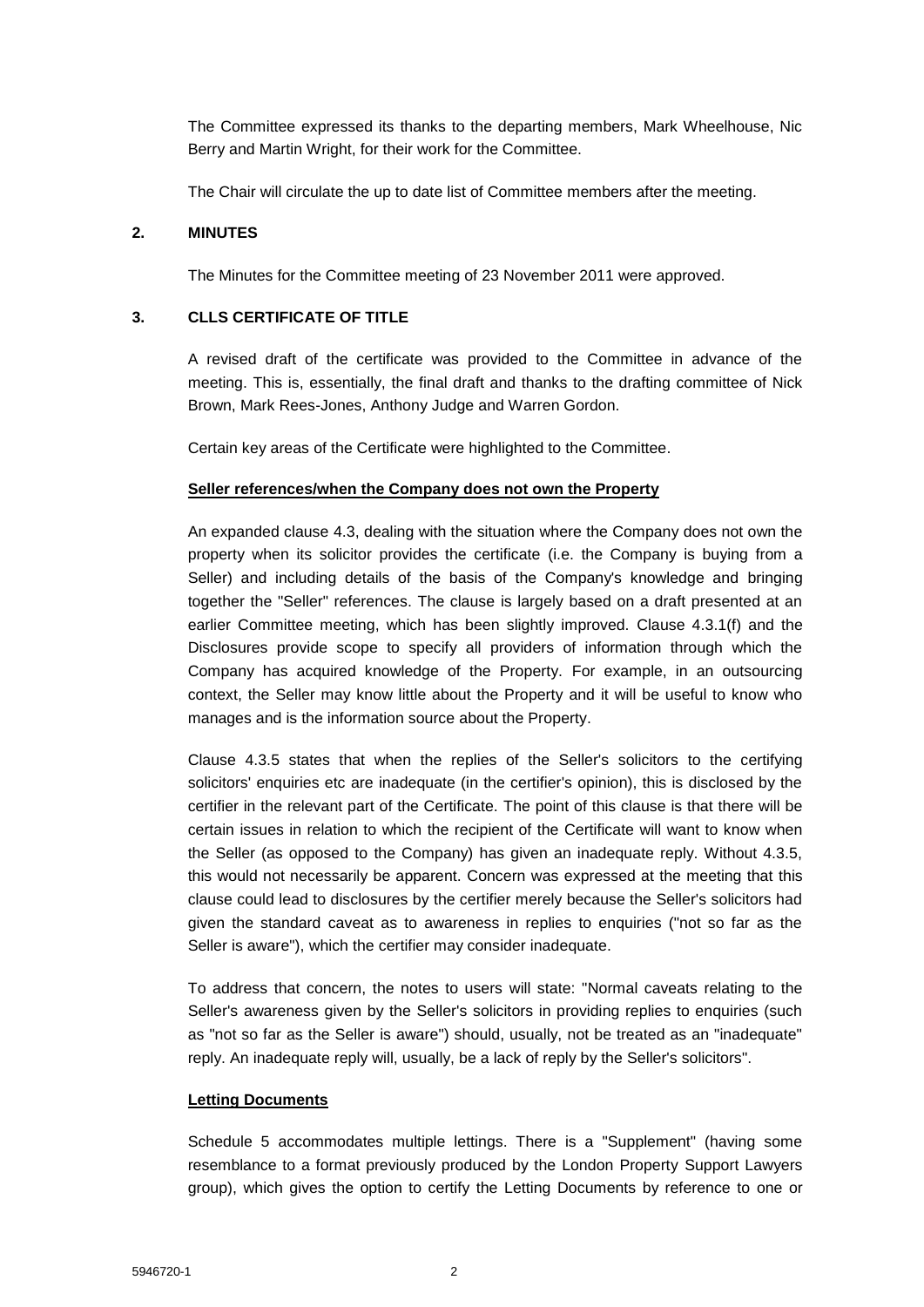more standard forms of Letting Documents at the Property. The certifier and recipient of the Certificate can agree the extent of the details to be included and the extent of recording of variations and licences. A non-mandatory table is provided in which certain key information for each Letting Document is inserted and below the details for each Letting Document there is a box in which material variations from the standard are disclosed.

#### **Guarantee**

It was considered useful to introduce into the Letting Documents Schedule to the Certificate statements reflecting a modern form of guarantee for the tenant's obligations in a lease.

There was a discussion over whether there should be a statement concerning whether a warning notice was served on a guarantor in respect of the lease (where it is to be contracted out of sections 24-28 of the Landlord and Tenant Act 1954) that the landlord can require the quarantor to take following tenant disclaimer etc. The  $6<sup>th</sup>$  edition stated that no warning notices were served and, therefore, a qualification was required if they had been served. Some PSLs have suggested that the  $7<sup>th</sup>$  edition should state the opposite, namely, that warning notices were served and, therefore, a disclosure would be needed if they had not been served.

Practice among firms varies over whether notices are served on guarantors. It was considered that a failure to serve a warning notice was unlikely to have an effect on value- what was at issue was whether a lease that a landlord had a discretion to grant under the guarantee provisions (and which discretion was, generally, rarely exercised) was contracted out or not. Many landlords prefer to rely on the guarantor's guarantee that the tenant performs its obligations rather than to require the guarantor to take a lease.

Despite those considerations, the Committee decided that it would be clearer to include a statement that warning notices were served. Recipients of the Certificate would probably want to know the position on whether warning notices were served on guarantors and it is considered that they would find it more useful and it is more logical if expressed as a positive rather than a negative. The notes to users will make it clear that the change in the Certificate wording does not reflect any change in the Committee's view as to the rights or wrongs of serving notices on guarantors.

The Committee is asked to provide any final comments on the Certificate and notes to users by close of business on Friday 3 February 2012.

#### **4. CODE OF CONDUCT**

The Committee was reminded that there will be a conference call for interested firms to discuss the Code of Conduct on 26 January 2012.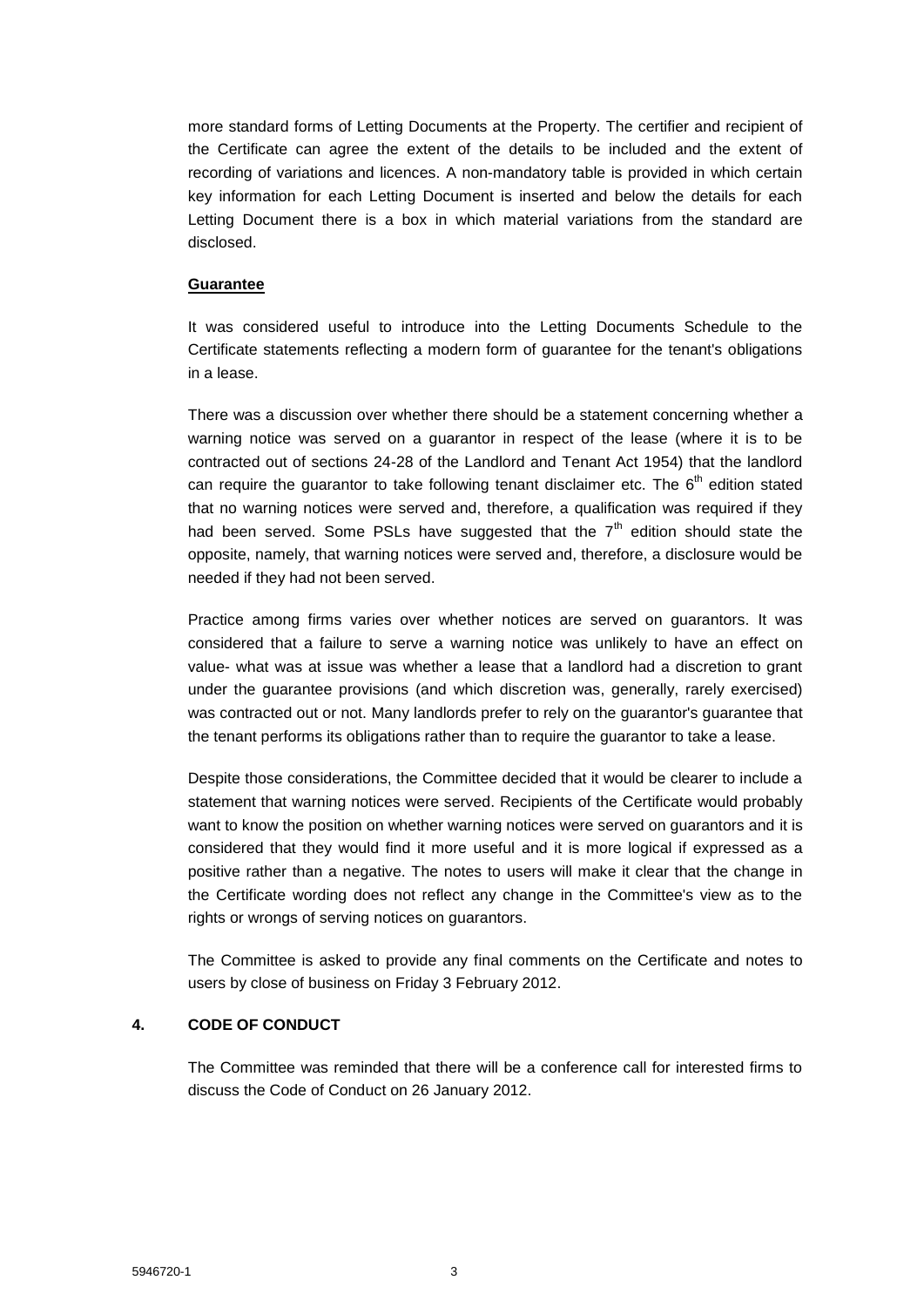#### **5. GREEN DEAL AND IMPORTANT POINT ON LOW EPC RATING**

The voluntary Green Deal is likely to be available from Autumn 2012. Its impact on property transactions will include the fact that the liability for payments for works pursuant to the Green Deal (through the electricity bill) will run with the land and the buyer of a property subject to the Green Deal will take on the liability. If a tenant or licensee pays the energy bills, they will take on the liability. This may have an impact on the property's valuation.

The seller, landlord etc will have to disclose details of any Green Deal plan to a prospective buyer or relevant tenant, who must then acknowledge in the relevant documentation (contract, lease etc) that they will be liable for the Green Deal charges payable through the electricity bill. The Green Deal will be disclosed using the energy performance certificate. Occupiers of domestic and non-domestic premises and private sector landlords can benefit from the Green Deal.

The Energy Act 2011 requires the Secretary of State to make regulations to ensure that a landlord achieves a certain level of energy efficiency for a property in England and Wales, before the landlord can let the property. This applies to non-domestic and domestic private rented property (excluding social housing). As currently proposed, it appears that the property must achieve at least an "E" rating on the relevant energy performance certificate and it is proposed that this will come in no later than 1 April 2018. It could come in sooner without much prior notice. Landlords with or prospective buyers of energy inefficient properties (with "F" or "G" ratings) need to be aware that at some point they will have to carry out works in order to be able to let their properties. Certain properties (to be specified in future regulations) will be exempt from this requirement.

#### **6. LEGAL OPINIONS**

Mark Rees-Jones and Martin Elliott are in the course of reviewing the CLLS Land Law Committee form of opinion on overseas companies entering into documentation for English/Welsh real estate transactions.

#### **7. RIGHTS OF LIGHT PROJECT**

# **Minutes of meeting of CLLS Land Law committee sub-group on rights to light on 23 November 2011**

# **Attendees: Warren Gordon, Nicholas Vergette, Bill Gloyn, Laurie Heller, Jon Pike, Jeanette Shellard. Other members of sub-group- Gordon Ingram, Jayne Elkins**

1. Although the focus of the sub-group is on the deed of release of right to light, usually, the difficult part of the process will be the negotiation of the substance of the deal, potentially, involving numerous parties.

2. It was, therefore, considered helpful to have some further information to accompany the deed. This could take the form of a simple, practical one page note on the basics of rights to light, or, alternatively, a checklist or heads of terms covering the key issues in a rights to light release negotiation/deed.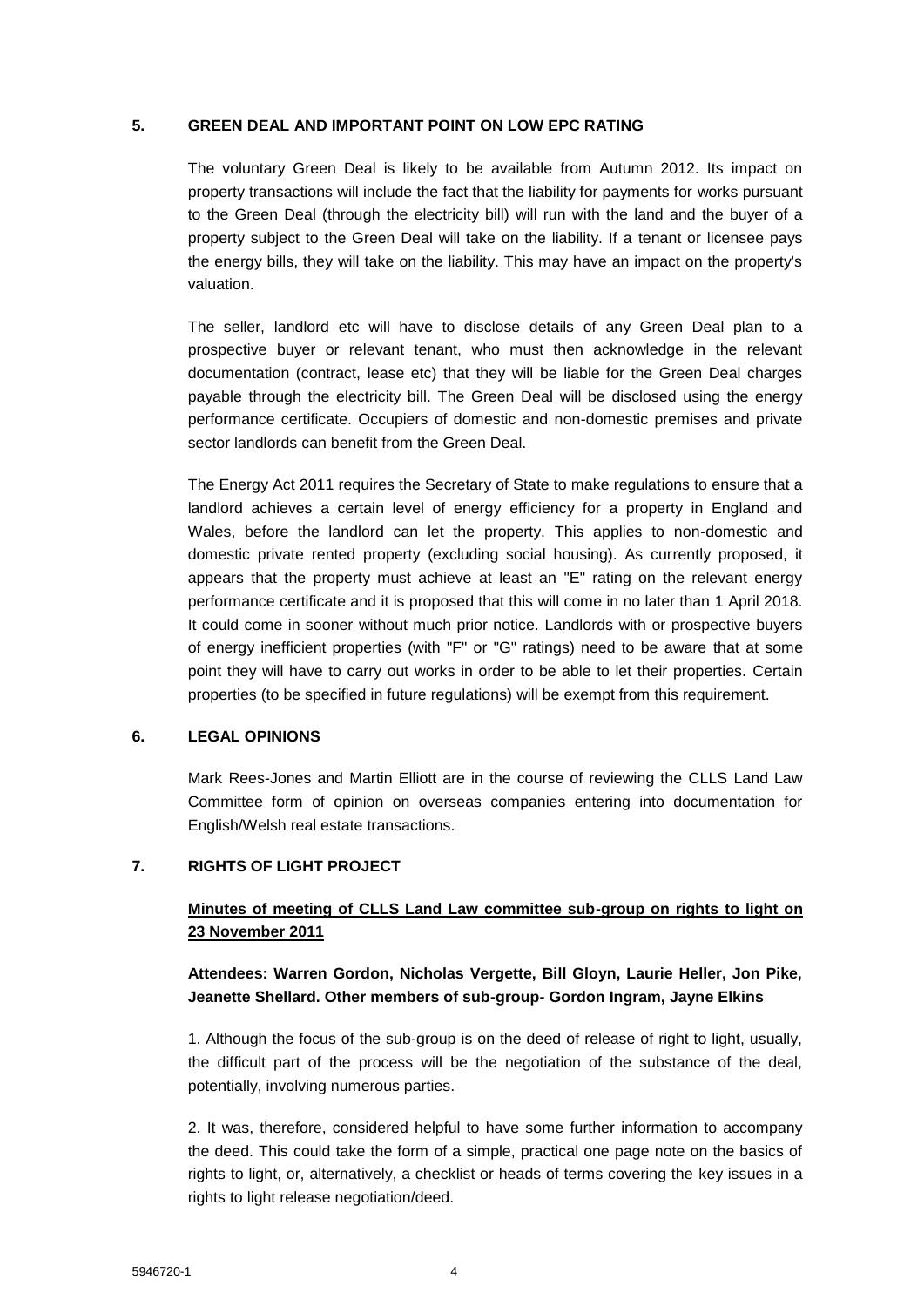3. Examples of relevant issues include whether the release is to be mutual; there is to be crane oversailing or scaffolding; the release is to be general or limited to an agreed profile for a development; the consequences of varying the profile of the development; dealing with tenants' rights to light; does release cover claims for nuisance?

4. It was noted that it was crucial to engage insurers at an early stage in considering rights to light issues so that the insurer is aware of and can consent to any approaches to third parties. If not, there is a danger that insurance will not be obtainable if an approach has already been made to a third party.

5. It was also considered helpful to have an appendix to the documentation the sub-group produces which will relate to how to obtain insurance cover for potential rights to light concerns. It will be sensible for the appendix to be looked at by underwriters, who would be asked to confirm that they had no objection in principle to the appendix's contents.

6. There were some initial discussions on the deed of release kindly provided by Nicholas Vergette. Some written comments were provided on the deed and any further comments on the deed should be provided to Nicholas. It was noted that it will be useful to have some accompanying drafting notes.

7. The deed should perhaps have a confidentiality provision- there may, for example, be some sensitivity in the consideration paid under the deed. Query whether a Land Registry exempt information application can be made in respect of the consideration figure.

8. It would be useful to have the involvement of the City Corporation in this project and Alison Gowman has agreed to approach them. **Note: Subsequently, Deborah Cluett of the City Corporation agreed to attend the next meeting of the sub-group.**

9. It was noted that the Law Commission has a forthcoming project on specific issues in relation to rights to light (as part of its eleventh programme of law reform). The Law Commission states that, in particular, the project "will investigate whether the current law by which rights to light are acquired and enforced provides an appropriate balance between those benefiting from the rights and those wishing to develop land in the vicinity. It will examine the interrelationship between the planning system and rights to light and it will examine whether the remedies available to the courts are reasonable, sufficient and proportionate."

The Law Commission intends to commence this project in early 2012, publishing a consultation paper in early 2013. It will, in discussion with the Department for Communities and Local Government, review how the project should be taken forward at the time of publishing its preliminary proposals and after analysing the responses to its consultation. If both the Commission and Government agree that further work is appropriate, the Commission will aim to produce a final report, with draft bill, in late 2014 or early 2015. If either party decides at an earlier stage that the project should not continue, the Commission will produce a narrative report of its conclusions.

Therefore, any changes in the law on rights to light are some way off and the CLLS project should not wait for this.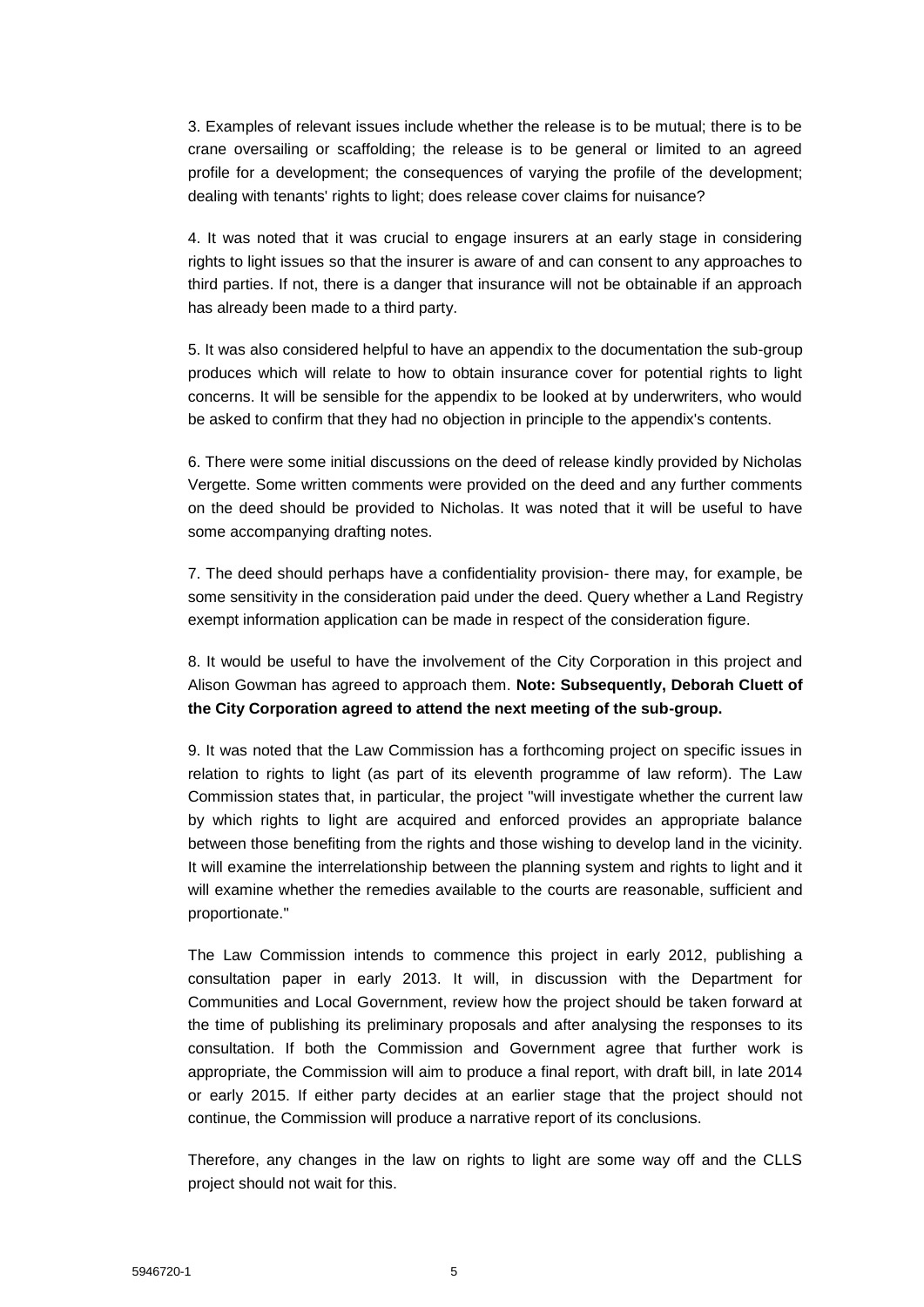**Note: Subsequent to the meeting, Tony Curnow and Claire Fallows from the CLLS Planning and Environmental Law Committee agreed to join the sub-group.**

#### **8. CLLS LAND LAW COMMITTEE'S INSURANCE PROVISIONS**

There follows a summary of the main points made at the sub-group meeting on the CLLS Land Law committee's insurance provisions, which took place on 8 December 2011.

1. The sub-group engaged in some "blue sky" thinking on whether insurance provisions in leases match insurance reality. The conclusion was that, broadly, the tried and tested drafting generally found in insurance provisions in rack rent commercial leases does reflect what happens in practice.

2. Leases will usually provide that landlords are obliged to insure landlord's fixtures and fittings but not tenant's fixtures and fittings. There is sometimes uncertainty as to whether a tenant's fit out constitutes landlord's or tenant's fixtures, but leases often effectively leave it to the law to clarify the position, rather than being specific in the drafting. That may be a more sensible approach rather than specifically detailing which parts of the fitout are landlord's and which are tenant's fixtures. However, potential issues remain.

Where tenants choose to insure their fit out and the landlord has also included aspects of the fit out in its building insurance, there may be double insurance issues with possible consequential averaging. Tenants may object to paying for its own insurance of its fit out and also paying towards the cost of the landlord's insurance of the tenant's fit out to the extent it comprises landlord's fixtures. A significant issue is where the landlord has contributed to the cost of the tenant's fit out, but the fit out does not constitute a landlord's fixture- even though the landlord has a financial stake in the fit out, there is no guarantee it will be insured. Query whether drafting should be included in the lease to deal with this issue e.g. should the fit out paid for by the landlord be deemed to be a landlord's fixture for insurance purposes and, therefore, insured by the landlord with the tenant paying towards the cost? The landlord then in practice has to remember to cover this under its insurance policy.

3. While almost all rack rent leases oblige landlords to use the insurance proceeds for reinstatement, there will be occasions when the landlord's funding agreement requires the proceeds to be paid to the funder as loss payee and not laid out for reinstatement. In that case, the proceeds will usually be paid out on an indemnity basis and be a lesser amount than if paid out for reinstatement. This issue needs to be tackled in the negotiation of the funding agreement to ensure that, even if the funder is loss payee, proceeds can be used for reinstatement to enable landlords to fulfil their lease obligations.

4. Query whether service charge costs should include insurance items or whether this should all be included in the insurance provisions.

5. The insurance costs should include the amount spent in effecting and maintaining insurance of plant and machinery against sudden and unforeseen breakdown and provision of statutory inspection. This is not necessarily an Insured Risk.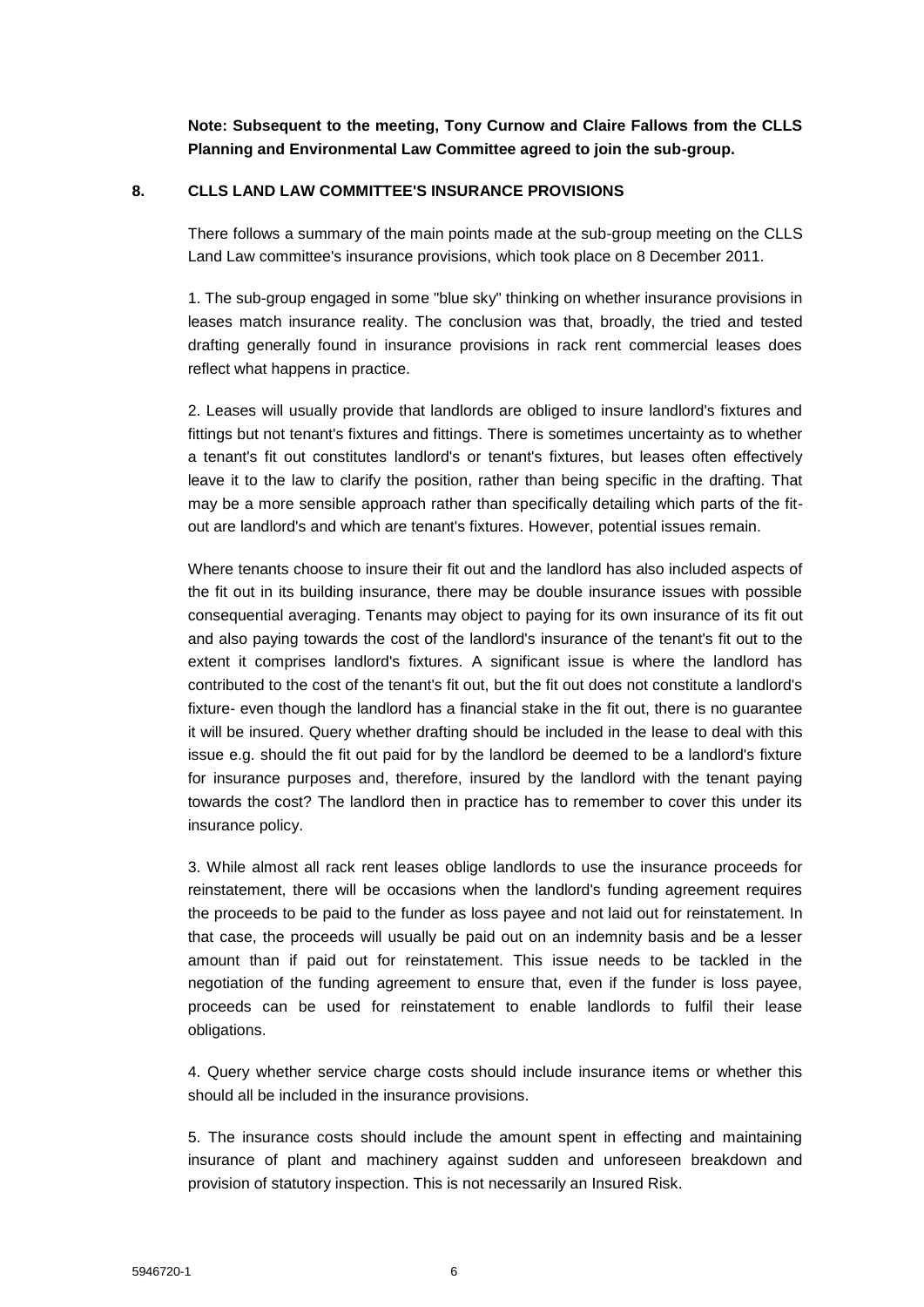6. In terms of uninsured damage/risks, one draft set of provisions considered at the meeting brings within the ambit of 'Uninsured Risks' any peril or event that is not identified specifically in the definition of 'Insured Risks' but is such other risk against which the landlord may consider it prudent to insure. The consequence appears to be that uninsured risks covers a risk that the landlord may in fact insure (although not specifically mentioned in the definition) but then the risk becomes uninsurable. The CLLS draft applies uninsured damage treatment just to those expressly specified risks in the insured risks definition, so if there is a non-specified risk which the landlord actually insures which then becomes uninsurable, this does not appear to be covered by the Uninsured Damage definition (and would not be an insured risk). This distinction may have implications for suspension of rent, reinstatement etc.

7. The CLLS insurance provisions are generally aimed at a rack rent lease and there will be other considerations if it is a long valuable lease e.g. composite policies for benefit of landlord, tenant etc.

8. Should latent defects insurance be mentioned more frequently in lease drafting e.g. landlord obliged to procure latent defects insurance for tenant's benefit towards which tenant pays; rent suspension applies in latent defect situation etc?

Comments were requested on Laurie Heller's draft provisions as part of the consideration of the CLLS provisions http://www.citysolicitors.org.uk/FileServer.aspx?oID=290&IID=0.

A further meeting of the sub-group will be arranged for February/March 2012.

The British Banking Association has been notified by the Association of British Insurers that it intends to withdraw from the Agreement Regarding Notification of Interest on Mortgaged Properties. Banks have relied on this Agreement for many years as additional protection when banks take security over the proceeds of insurance policies, particularly in relation to property. This could lead to the ending of the market practice of noting the banks' interest on insurance policies with banks, to the extent they were not already doing so, looking for further protections such as being a composite insured.

#### **9. AOB**

The Office of Fair Trading has issued guidance on the Consumer Protection from Unfair Trading Regulations 2008. The guidance on what is acceptable behaviour under the Regulations is of interest in view of the possible repeal of the Property Misdescriptions Act 1991 on the basis that the 2008 Regulations provide similar protections for consumers.

There is to be a new version of the RICS Common Auction Conditions in 2012/13.

A British Property Federation committee continues to discuss the creation of a userfriendly lease of commercial property (using plain English). Apparently, it is influenced by Land Securities' "Clearlet" lease, but it is more generic.

**10. CPD- 1.5 hours** (CPD reference CRI/CLLS).